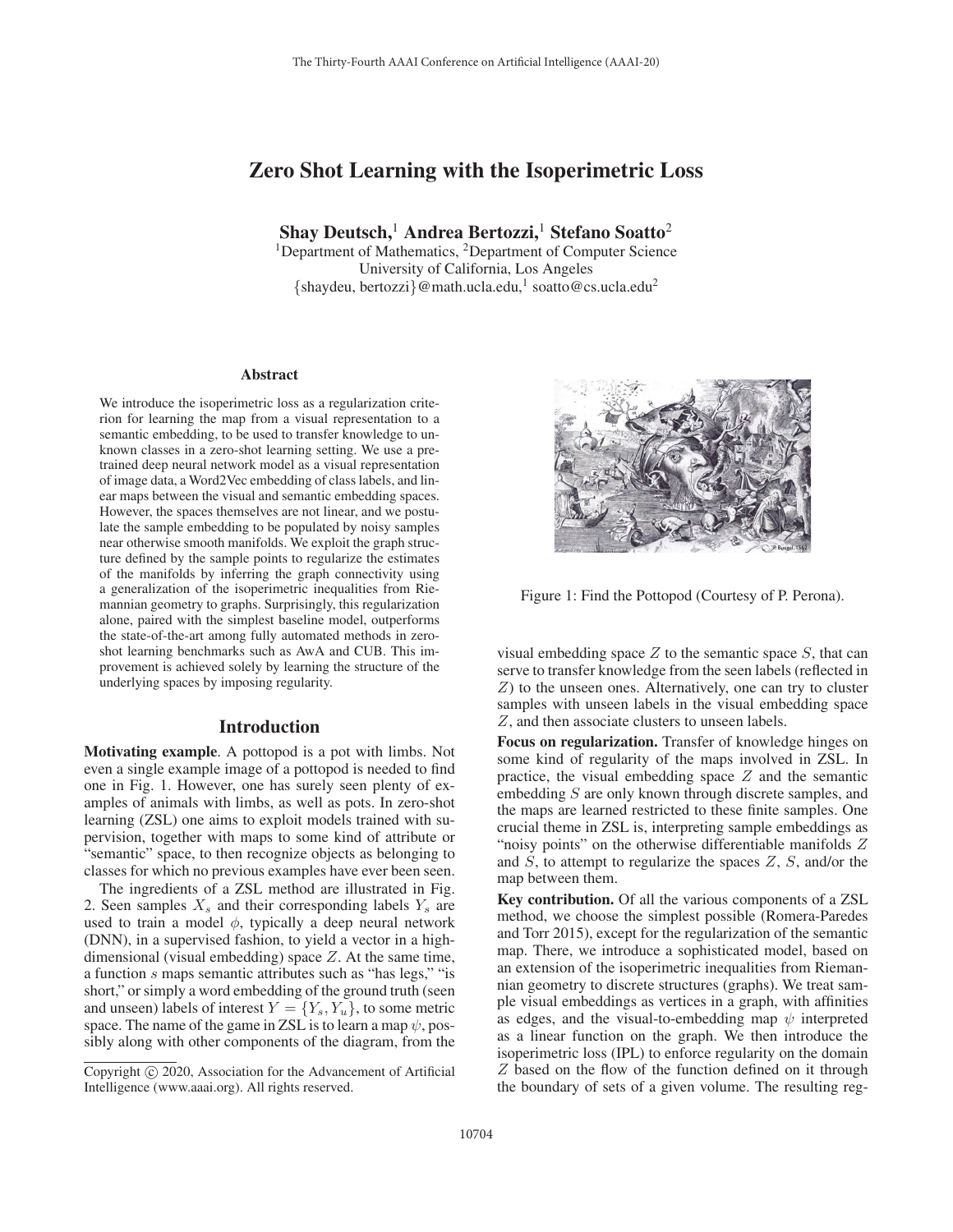

Figure 2: Illustration of the components of a ZSL algorithm: For images in the set with seen labels  $X_s$ , the labels can be estimated by maximum a-posterior over labels in the seen set  $Y_s$  on the visual representation  $\phi(X_s)$ . For the unseen labels, there is no direct connection to the data because they are not seen during training. Inference is then indirect: A visual representation is inferred, and from there a semantic representation, which is compared to the semantic representation of unseen labels, minimizing *some* distance in the semantic space, over all possible unseen labels  $Y_u$ .

ularized graph is informed by both the visual and semantic maps. We use it to perform clustering and map clusters to labels. Therefore, we take a very simple visual-to-semantic embedding function, namely a linear transformation, and indirectly regularize it by regularizing its domain and range spaces.

We expected our regularization to improve the baseline (Romera-Paredes and Torr 2015) on which our ZSL model is based. We did not expect it to surpass the (far more sophisticated) state-of-the-art in the two most common benchmark datasets used in ZSL, namely AwA (Lampert, Nickisch, and Harmeling 2009) and CUB (Welinder et al. 2010). Yet, the experiments indicate so. In some cases, it even outperformed methods that used human annotation for the unseen labels.

At heart, we solve a topology estimation problem. We determine the connectivity between nodes of the visual embedding graph, which defines a topology in that space informed by the semantic representation of seen attributes. Much of the literature in this area focuses on what kind of graph signal (embedding, or descriptor) to attribute to the nodes, whereas the connectivity of the graph is decided a-priori. We focus on the complementary problem, which is to determine the graph connectivity and learn the graph weights. Unlike other approaches, the connectivity in our method is informed both by the value of the visual descriptors at the vertices, and the values of the semantic descriptors in the range space. Our framework allows us to use automated semantic representation to perform ZSL, resulting in a framework which is entirely free of human annotation.

# **Preliminaries**

We first describe a general formalization of ZSL that helps place our contribution in context. Every ZSL includes a supervised component, which results in a visual embedding, a collection of unseen labels or attributes, a map from these attributes to a vector (semantic) space, and a map from visual to semantic spaces. It is important to understand the assumptions underlying the transfer of information from seen to unseen attributes, which translates in regularity assumptions on the visual-to-semantic map.

Supervised component. In standard supervised classification, a dataset  $\mathcal{D}_s$  is given where both the input data x and the output labels y<sup>s</sup> are *seen*:

$$
\mathcal{D}_s = \{x^i, y_s^i\}_{i=1}^N \tag{1}
$$

where the set of seen labels, for instance  $1 =$  "cat" and  $2 =$ "dog," is indicated by  $Y_s$ , with cardinality  $|Y_s| = n_s$ . The data belong to  $X$ , for instance the set of natural images. The goal of supervised learning is to infer the parameters w of a function  $\phi_w : X \to \mathbb{R}^K_+$  that approximates the (log)posterior probability over  $Y_s$ ,

$$
\phi_w(x)_j \simeq \log P(y_s = j|x). \tag{2}
$$

where the subscript  $j$  denotes the  $j$ -th component of the vector  $\phi_w(x)$ . At test time, given an unseen image x, one can infer the unknown label  $\hat{y}$  associated with it as the maximum a-posteriori estimate

$$
\hat{y}(x) = \arg \max_{y \in Y_s} \phi_w(x)_y.
$$
\n(3)

We indicate with  $Z$  the (latent, or representation) space where the data  $X$  are mapped,

$$
z^i = \phi_w(x^i) \in Z. \tag{4}
$$

Visual embedding. Although  $z^i$  can be interpreted as logprobabilities, one can simply consider them as an element of a vector space of dimension at least  $K, Z \subset \mathbb{R}^K$ , called "visual embedding." It is also customary to use intermediate layers of a deep network, rather than the last one that is used for classification, as a visual embedding, so in general  $K \neq n_s$ . A general classifier, rather than a linear one, can then be used to determine the class, based on the latent representation z. We want the formalism to be flexible, so we do not constrain the dimension of the embedding to be the same of the dimension of the seen classes, and we consider  $z = \phi_w(x)$  to be any (pre-trained) visual feature.

Unseen labels. In ZSL there is a second set of "unseen" labels<sup>1</sup>  $Y_u$ , disjoint from the first  $Y_u \cap Y_s = \emptyset$ . We call  $Y = Y_u \cup Y_s$ . At training time we do not have any sample images with labels in  $Y_u$ . However, we do at test time.

Zero-shot learning. The goal of ZSL is to classify test images as belonging to the unseen classes. That is, to learn a map from X to  $Y_u$ . Absent any assumption on how the unseen labels are related to the seen labels, ZSL makes little sense.

Assumptions. In ZSL one assumes there is a "semantic" metric vector space  $S \subset \mathbb{R}^M$ , to which all labels – seen and unseen – can be mapped via a function  $s: Y \rightarrow S$ . If the

<sup>&</sup>lt;sup>1</sup>'A misnomer, since one knows ahead of time what these labels are, for instance  $3 =$  "sailboat",  $4 =$  "car." However, one is not given images with those labels during training. So, while the labels are seen, image samples with those labels are not seen during training.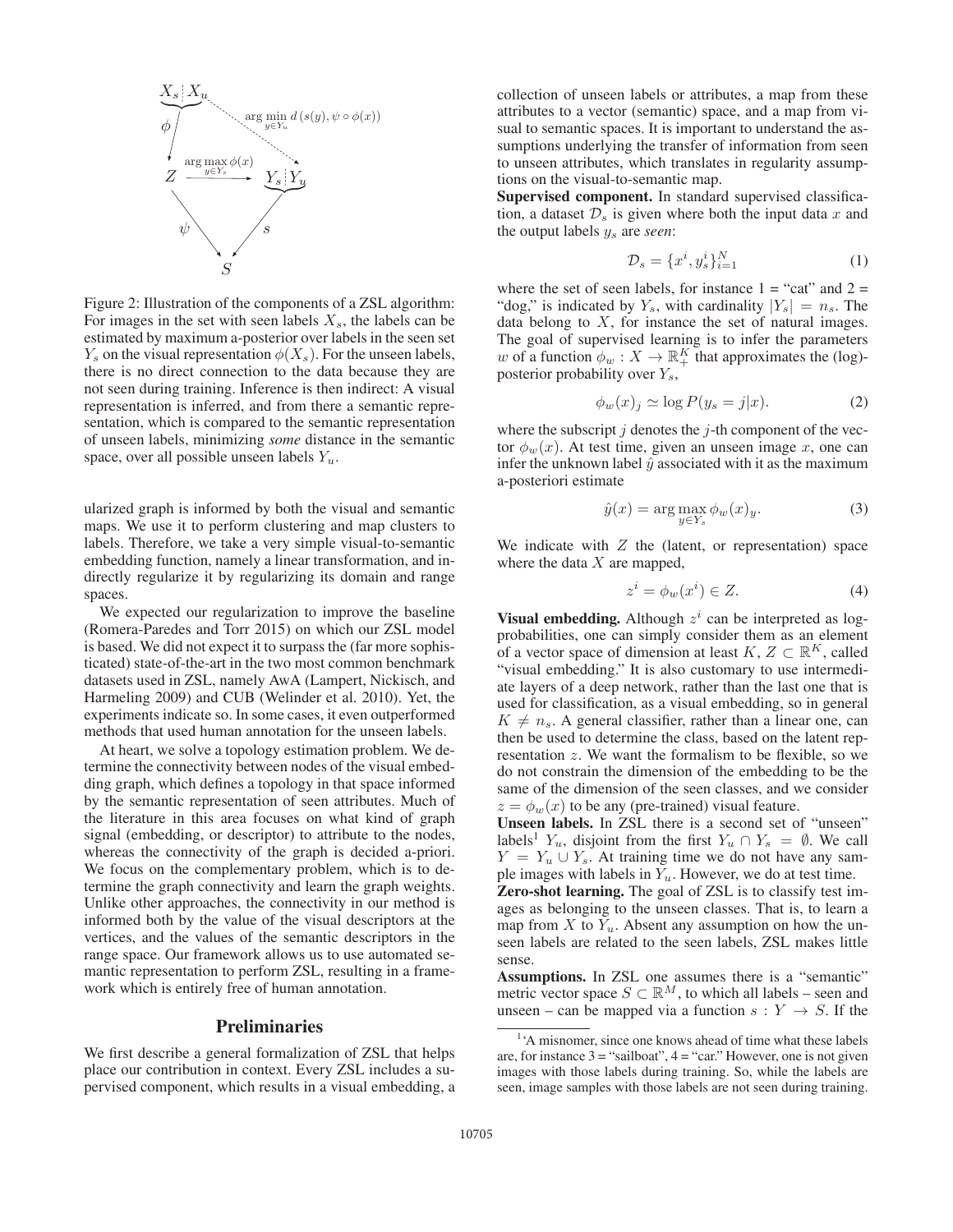metric is Euclidean, a distance between two labels,  $y^i, y^j$ , can be induced via  $d_s(y^i, y^j) = ||s(y^i) - s(y^j)||$ . Otherwise, any other distance  $d(s(y^i), s(y^j))$  on S can be used to find the label associated to an element  $\sigma \in S$  of the semantic space (embedding), for instance using a nearest-neighbor rule

$$
\hat{y}(\sigma) = \arg\min_{y \in Y} d(s(y) - \sigma).
$$
 (5)

Note that the minimum could be any label, seen or unseen. This is just a metric representation of the set of labels, independent of the ZSL problem.

The second assumption is that there exists a map  $\psi : Z \to$ S from the visual to the semantic embedding, which can be learned to map embeddings of seen classes z to semantic vectors  $\sigma = \psi(z)$  in such a way that they land close to the semantic embedding  $s(y_s)$  of the seen labels:

$$
\arg\min_{\psi} \sum_{i=1}^{N} d(s(y_s^i) - \psi \circ \phi_w(x_s^i)). \tag{6}
$$

One could learn both the visual embedding  $\phi_w$  and the visual-to-semantic map  $\psi$  simultaneously, or fix the former and just learn the latter. In some cases, even the latter is fixed.

Validation. The merit of any ZSL approach is usually evaluated empirically, since the assumptions cannot be validated absent samples in the unseen label class or knowledge of the transfer between the seen and unseen tasks. Once training has terminated and we have embeddings  $\phi_{\hat{w}}$  and  $\psi$ , given test data  $x^i$ , we can compare the imputed labels obtained via

$$
\hat{y}(x_u) = \arg\min_{y \in Y_u} d(\psi \circ \phi_{\hat{w}}(x_u), y) \tag{7}
$$

with labels  $y_u$  in the validation set. The construction of this loss function (6) is illustrated in Fig. 2.

Baseline. ZSL methods differ by whether they learn both the visual and semantic embedding, only one, or none; by the method and the criterion used for learning. Since the unseen labels are never seen during training, the transfer of information from seen to unseen labels hinges on the *regularity* of the learned maps. For this reason, much of the recent work in ZSL aims to explore different regularization methods for the learned maps. The simplest case, which requires no regularization, is to assume that all the maps are linear:  $\phi(x) = Fx$ and  $s(z) = Vz$  for suitable matrices F, V (Romera-Paredes and Torr 2015). The results are not state-of-the-art (see Sect. ), but we nevertheless adopt this baseline and focus on regularizing, rather than the map  $\psi$  directly, the spaces Z and S, which is our key contribution.

### Related Work

There are many variants for zero-shot learning (ZSL). The general formalism developed, along with the diagram in Fig. 2, helps understanding the various approaches in relation to one another.

The problem of zero-shot learning dates back to the early days of visual recognition when the desire to transfer knowledge from painfully learned model to more general classes emerged (Li, Fergus, and Perona 2006; Bart and

Ullman 2005). Early modern methods consistent with our approach include (Lampert, Nickisch, and Harmeling 2009; Norouzi et al. 2013) which can be described by a choice of fixed visual embedding  $\phi$ , semantic embedding s, and an imposed structure of the visual-semantic map (eq. (2) of (Norouzi et al. 2013) in our notation)

$$
\psi(z) = \sum_{i=1}^{T} z_i s(\hat{y}(z_i))
$$

where the sum is truncated at the  $T$  largest elements of  $z$ , so nothing is learned. A particularly simple approach, which we adopt as baseline, is (Romera-Paredes and Torr 2015), who assume that all the maps of interest are linear. In particular, they postulate

$$
\psi(z)=Vz.
$$

Although the map is linear, the domain and range where it is defined are not linear spaces (although their embedding space is). We adopt this choice and focus on smoothing the domain and range of the map.

Roughly speaking, zero shot learning methods can be classified into two main categories: inductive and transductive. In the inductive settings (Zhang and Saligrama 2016; Akata et al. 2013; Lampert and Hannes Nickisch 2014; Akata et al. 2015) which has dominated zero shot learning, the unseen classes are introduced one by one and decision about each unseen instance is made instantly once it is introduced. In the transductive setting (Li et al. 2017; Kodirov et al. 2015; Gopalan, Li, and Chellappa 2014; Changpinyo et al. 2016; Deutsch et al. 2017; Song et al. 2018) typically all unseen instances are processed simultaneously by constructing a graph where one exploits the underlying manifold structure, for example using the graph-based label propagation approach (Gopalan, Li, and Chellappa 2014). The problem of learning the graph Laplacian or the graph weights directly from given input data has been recently addressed in a number of works (Kalofolias 2016; Dong et al. 2016; Egilmez, Pavez, and Ortega 2017a; Pavez and Ortega 2016; Lake and Tenenbaum 2010). In the most general case, both the graph connectivity and the graph weights are unknown, in which case a common way to enforce smoothness is to use a regularizer which controls some level of sparsity. Perhaps the most widely used criterion is that the energy of the graph Laplacian computed from the graph signal at the vertices be small. Our approach is inspired from the isoperimetric problem, which is a classic problem in geometry. In Euclidean spaces the study of isoperimetric inequalities provides exact measures for general domains, while in Riemannian manifolds they provide some qualitative understanding of the geometry. Isoperimetric inequalities on manifolds were extended to graphs (Chung 1997; Chung, Grigor'yan, and Yau 1999) where the analysis shares some similarities and intuition from the continuous settings.

### Description of our approach

We select a fixed visual embedding  $\phi$  consisting of a ResNet101 architecture trained on ImageNet using all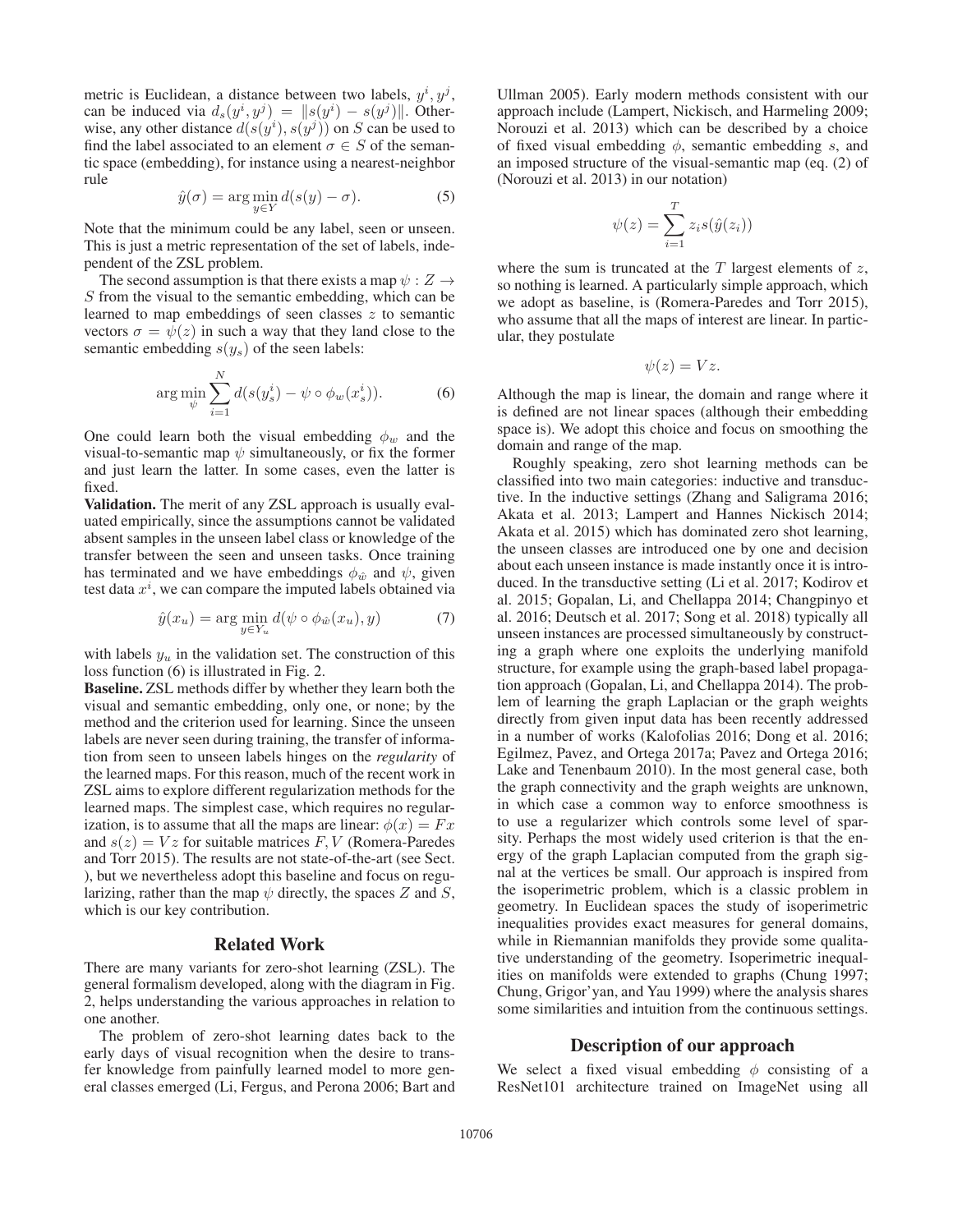classes, to map images  $x$  onto a 2048-dimensional embedding  $z = \phi(x)$ . We assume  $y_s^i \in Y_s$  is a subset of  $n_s = 40$ to 150 classes depending on the dataset: In AwA (Lampert, Nickisch, and Harmeling 2009) there are 50 classes, of which we consider 40 as seen and sequester  $n_u = 10$ as unseen. In CUB (Welinder et al. 2010) there are 200 classes, of which we consider 150 as seen and the rest unseen. We exploit a fixed semantic map s from text attributes, namely labels, onto a vector space  $S = \mathbb{R}^M$  with dimension  $M = 100$  (AwA) to 300 (CUB), using Word2Vec (Mikolov et al. 2013): The map  $\psi : Z \rightarrow S$  is assumed linear,  $\psi(z) = Vz$ , where V is an  $M \times 2048$  matrix, learned as in (Romera-Paredes and Torr 2015) using the seen dataset  $\mathcal{D}_s$ . To facilitate comparison to some algorithms we also use a VGGverydeep-19 on CUB rather than ResNet101.

At test time, given data  $x_u^i$  with unseen labels, we compute the visual representation  $z^i_u = \phi(x^i_u) \in \mathbb{R}^K$  and then semantic embeddings  $s_u^i = V z_u^i$  for all  $i = 1, \ldots, N_u$ . We construct a graph  $\mathcal{G} = (Z, W)$  with vertices<sup>2</sup>  $z_u^i \in Z$  and edges  $\{w_{ij}\} = W$  that measure the affinities between embeddings  $w_{ij} = \langle z_u^i, z_u^j \rangle$ .  $\mathcal G$  is a discrete representation of the smooth manifold  $\phi(X) \subset Z$ . The function  $\psi$ , restricted to G, yields  $s_u^i$ , with range  $\psi(Z) \subset S$ , which we also assume to be a smooth manifold. In practice, because of the finite sampling and the nuisance variability in the descriptors, both the domain and range of  $\psi$  are far from smooth.

**Key idea.** Rather than smoothing the map  $\psi : \mathcal{G} \to S$ , we assume it is linear in the embedding space, and instead smooth both its domain and range. We seek a non-parametric deformation represented by changes in the connectivity matrix  $W$  of the underlying graph, that minimizes the isoperimetric loss (IPL). This is a form of regularization which we introduce in the field of ZSL. The IPL measures the flow through a closed neighborhood relative to the area of its boundary. For two-dimensional (2-D) surfaces in 3-D, it is minimized when the neighborhood is a sphere. The IPL extends this intuition to higher dimensions.

Application to ZSL. The result of our regularization is a new graph  $\mathcal{G}'$ , informed by the domain, range and map of the function  $\psi$ . We perform spectral clustering on  $\mathcal{G}'$  to obtain a set of  $n_u = |Y_u|$  clusters  $\{c_1, \ldots, c_{n_u}\}$ . Each of these clusters can then be associated with a label in the unseen set  $Y_u$ . We do not need to know the association explicitly to evaluate our method. However, one could align the clusters to the semantic representation of the unknown labels if so desired. <sup>3</sup>

Results. In general, there is no "right" regularizer, so we

$$
\min_{U \geq 0} \sum_{y_j \in Y_u} d\left(Us(y_j), \frac{1}{|c_j|} \sum_{z_u^i \in c_j} s_u^i\right). \tag{8}
$$

If so desired, one could also add to the regularization procedure a term to align the clusters to the semantic representations of the

validate our approach empirically on the two most common datasets for ZSL, namely AwA and CUB. Compared to the current best methods that do not use any manual annotation, Zero-IPL reduces errors by 3.06% on AwA1 (increased precision from 73.7% to 76.03%), and by 6.91% (increased precision from 36.9% to 39.45%) on CUB. Next, we describe the specific contribution, which is the smoothing of the graph-representation of  $\psi$ , in detail.

#### Regularization

In this section we describe in more detail our graph smoothing based on the isoperimetric loss (IPL).

Our baseline gives us a graph  $G$  with weights  $w_{ij}$  that we want to modify. We can think of these weights as "noisy," and seek a way to regularize them, by exploiting also the function  $\psi$  defined on  $\mathcal G$  that yields semantic embeddings. Our regularization criterion is to achieve some level of compactness of bounded subsets: For a collection of subsets of the vertices with fixed size (corresponding to the volume of a subset) we want to find the subsets with the smallest size boundary. Why this might be a good criterion rests on classical differential geometry of Riemannian manifolds, where in the most basic case, the most compact manifold that encloses a fixed area with minimum size boundary is a circle. However, tools and concepts from classical differential geometry do not translate easily to graphs. Thus, we seek a technique that uses a key invariant, the isoperimetric dimension. It is transferred to the discrete setting, and we introduce the IPL as a way to control smoothness in the graph. Our criterion, quantified by the isoperimetric gap, generalizes this bias towards compactness to more general sets.

#### Isoperimetric loss

Let  $B_r(\xi)$  be the ball around  $\xi \in Z$  of radius r, that is the set of nodes within a distance  $d_{\mathcal{G}}$  less than r. Let

$$
\mu_i^{(\xi)} = \sum_{i \sim j, \ d_{\mathcal{G}}(j,\xi) < d_{\mathcal{G}}(i,\xi)} w_{ij} \tag{10}
$$

be the flow from i towards  $\xi$ , that is, the sum of weights of edges connecting  $j$  with points closer to  $\xi$ . The geodesic flows  $\mu_{r}^{(\xi)}$  are

$$
\mu_r^{(\xi)} = \sum_{\substack{i \\ d_{\mathcal{G}}(i,\xi) = r}} \mu_i^{(\xi)}.
$$
\n(11)

Note that  $\mu_r^{(\xi)}$  equals  $\mu(\partial B_r(\xi))$  - the sum of all the edges that connect vertices in  $B_r(\xi)$  and its complement in Z, where  $\mu$  is a measure on the edges in the boundary  $\partial B_r(\xi)$ . Next we define the isoprimetric inequality.

unseen labels:

$$
\sum_{z_i \in c_j} d(Vz_i, Us(y_j)).
$$
\n(9)

We, however, skip this as the alignment issue is beyond our focus in this paper. In practice, we use the clustering of the regularized semantic attributes and the mapping found by using the Kuhn-Munkres algorithm, similar to (Trigeorgis et al. ). This does not have any impact on our method.

<sup>&</sup>lt;sup>2</sup>We abuse the notation to indicate with  $Z$  the visual embedding space, the range of the function  $\phi(X)$ , which we assume to be a differentiable manifold, and the vertices of a discrete graph sampled from Z.

 $\sqrt[3]{3}$  For instance, by finding a transformation U that solves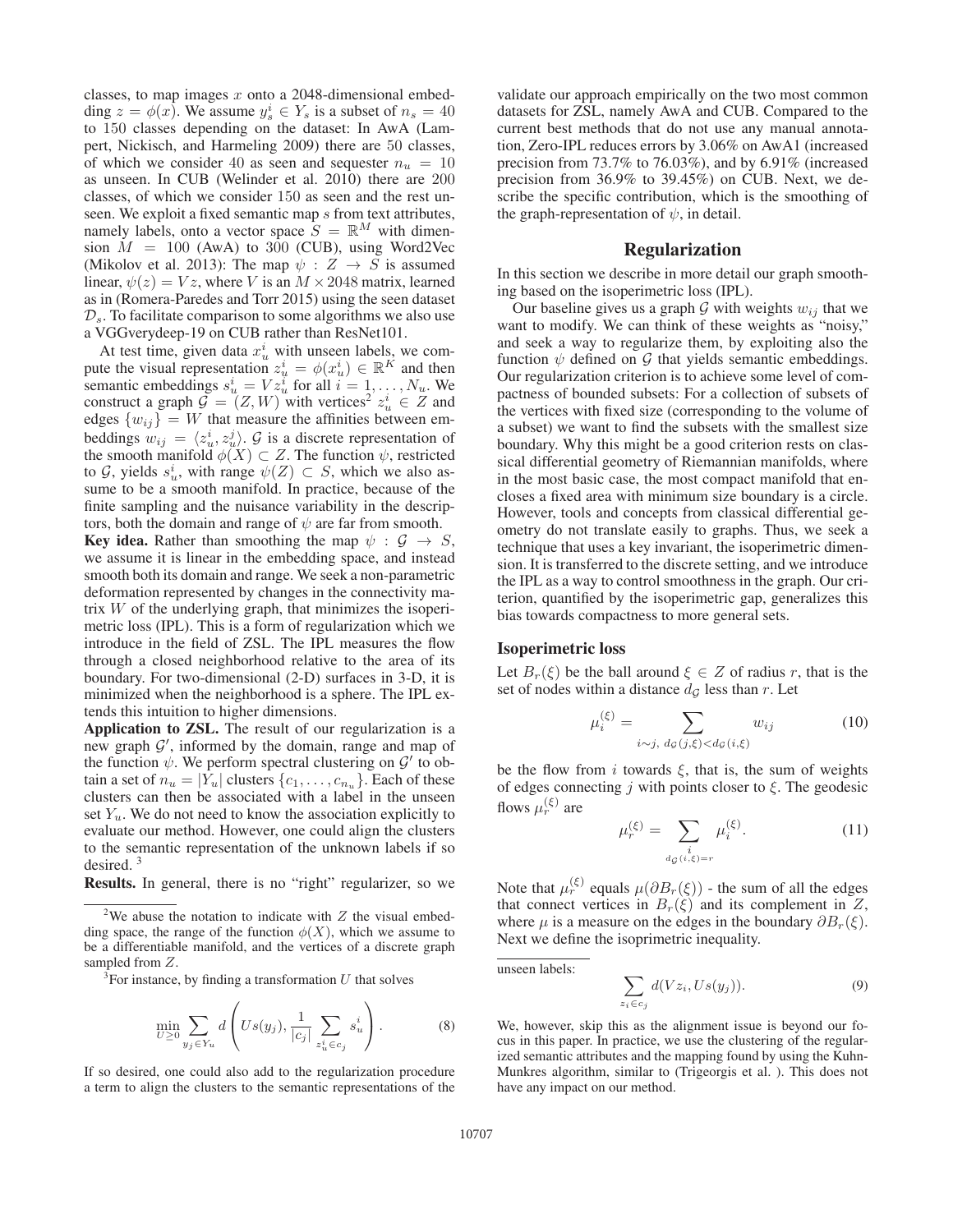Definition 1 *(Chung, Grigor'yan, and Yau 1999) We say that a graph* G *has an isoperimetric dimension* δ *with a constant*  $c_{\delta}$ *, if, for every bounded subset*  $B_r(\xi)$  *of*  $Z$ *, the number of edges between*  $B_r(\xi)$  *and the complement of*  $B_r(\xi)$ *,*  $Z \setminus B_r(\xi)$  *satisfies* 

$$
\mu(\partial B_r(\xi)) \ge c_\delta(\mu(B_r(\xi)))^{1-\frac{1}{\delta}} \tag{12}
$$

*where*  $\partial B_r(\xi)$  *denotes the boundary of*  $B_r(\xi)$ *.* 

In our notation, we have that  $\partial B_r(\xi) = \mu_r^{(\xi)}$ .

Next, we define the *isoperimetric gap* using the isoperimetric inequality above, which is the quantity to be minimized in the isoperiemtric loss:

Definition 2 *The* isoperimetric gap *is defined as*

$$
\beta(\xi;\delta,W) \doteq c_{\delta} \left(\sum_{i,j \in B_r(\xi)} w_{i,j}\right)^{1-\frac{1}{\delta}} - \mu_r^{(\xi)} \qquad (13)
$$

To minimize the gap we propose solving the following optimization problem:

$$
\min_{W \ge 0} \sum_{\xi \in Z} \sum_{i} f_{s_u^i, s_u^j} w_{i,j} + \lambda \beta(\xi; \delta, W)
$$
\n
$$
z_u^i z_u^j \in B_r(\xi)
$$
\n
$$
\text{s.t. } 0 \le w_{i,j} \le 1 \forall i, j
$$
\n
$$
(14)
$$

where  $f_{s_u^i, s_u^j}$  is a function of the embedding distance between  $s_u^i$  and  $s_u^j$  (Specifically,  $f : S \to \mathbb{R}$ , where S is the semantic embedding, and  $f$  is the Euclidean distance; other choices are also possible) and  $\lambda$  is a positive scalar tuning parameter. Note that the gap  $\beta$  depends on  $\delta$ , the isoperimetric dimension, which is unknown, and will have to be approximated.

Approximating the IPL To approximate the IPL loss, we elaborate on a spectral reduction of the isoperimetric loss, which provides a fast alternative to solving (14) directly in the vertex domain. Approximating the IPL loss using a direct method to solve (14) would entail approximating the isoperimetric dimension of the graph, which is challenging in general and even more for graphs constructed from noisy high dimensional data. Therefore, we choose to focus on a spectral reduction method.

Spectral Reduction We introduce a spectral reduction method for the isoperimetric inequalities, which reduces the isoperimteric gap directly in the spectral domain by using the vertex localization of Spectral Graph Wavelets (SGW) (Hammond, Vandergheynst, and Gribonval 2011). Specifically, we use the Spectral Graph Wavelet Transform of the semantic embedding space  $s_u$  for each of the semantic dimensions  $e$  of  $s_u$ .

Let  $s_u^i(e)$  be a component of  $s_u^i$  in a fixed dimension e

$$
s_u^i(e) = \sum_{j=1}^N s_u^j(e) \sum_{k=0}^r a_k \sum_{l=1}^N \lambda_l^k \phi_l(j) \phi_l(i) = \sum_{j=1}^N s_u^i(e) \sum_{k=0}^r a_k(\mathbf{L}^k)_{i,j}
$$
(15)

Algorithm 1: Learning the Graph Connectivity Structure

Process 1: Initialization: Embedding visual semantic domains **Input:**  $z_u = \{z_u^i\}_{i=1}^{N_u}, s_u = \{s_u^i\}_{i=1}^{N_u}, k$  nearest neighbor parameter, r radius of the ball around  $z_u^i$ Step 1: Construct  $k$  nearest neighbor graph  $\mathcal{G} = (Z, W)$  from  $\{z_u^i\}_{i=1}^{N_u}$  (using cosine similarity). **Step 2** Assign semantic attributes  $s_u^i$  to its corresponding node i. **Output:**  $\mathcal{G} = (Z, W)$ Process 2: IPL Regularization **Input:** graph  $\mathcal{G} = (Z, W), s_u = \{s_u^i\}_{i=1}^{N_u}.$ Step 1: Construct the unnormalized Laplacian  $L = D - W$  using  $G = (Z, W)$ . Take the SGW transform (Eq. 15) for each dimension i of of  $s_u$ . Step 2 Apply regularization using the spectral reduction of the IPL loss. Step 3 Construct a new graph using the regularized  $\hat{s}_{u}$ . Output: A new Semantic embedding graph  $\mathcal{G}' = (S, W_s)$ 

a filtered signal of a fixed dimension e of  $s_u^i$ , where  $\phi_l$  is the corresponding eigenvector of the unnormalized Laplacian **L** associated with eigenvalue  $\lambda_l$ . The coefficients  $a_k$  are constants of a polynomial function and for a specific choice correspond to spectral graph wavelet (SGW) coefficients. Note that the terms  $\sum_{k=0}^{r} a_k(L^k)_{i,j}$  can be interpreted as the localized spectral transform of the graph around the ball  $B_r(z_u^i(i))$ , which vanishes for all  $z_u^j \notin B_r(z_u^i)$ . With the SGW transform, we employ a redundant representation with r polynomials  $\kappa_{t(k)}(\lambda)$ ,  $1 \leq k \leq r$ , each is approximating a kernel function localized in a frequency bands with corresponding scaling  $t(k)$ . Let  $\delta_i$  be the impulse unit vector for the vertex *i*. Fixing a scale  $t(k)$ , the SGW coefficients  $\psi_i^{t(k)}$  can be realized by  $\psi_i^{t(k)} = \sum_{j=1}^N \sum_{k=1}^r a_k (\mathbf{L}^k)_{i,j} \delta_i$ and  $\psi_{i,j}^{t(k)} = \sum_{k=1}^{r} a_k (\mathbf{L}^k)_{i,j} \delta_i$ , where  $\psi_{i,j}^{t(k)}$  is a scalar indicating the amount of diffusion propagated from vertex  $i$ to *j* in  $B_r(z_u^i)$ . Note that positive values  $\psi_{i,j}^{t(k)}$  indicate that  $j$  is informative about  $i$ , where small negative or zero values indicate insignificant influence with respect to the scale  $t(k)$ . Next choose the smallest  $r_0$ ,  $1 < r_0 < r$  where we have  $\psi_{i,j}^{t(r_0)} \leq 0$  for all j, with the corresponding polynomial  $\kappa_{t(r_0)}(\lambda)$ . Then, for all SGW coefficients  $s_u^i(e)$  in bands  $k \ge r_0$ , we annihilate all terms  $s_u^i(e)$ , which has the effect of shrinking the boundaries of each ball around each vertex *i* and thus reducing the isoperimetric loss directly in the spectral domain. Take the inverse transform to obtain the denoised signal and construct the new graph from the regularized semantic embedding space  $\hat{s}_u$ .

The algorithm is summarized in pseudo code in Algorithm 1.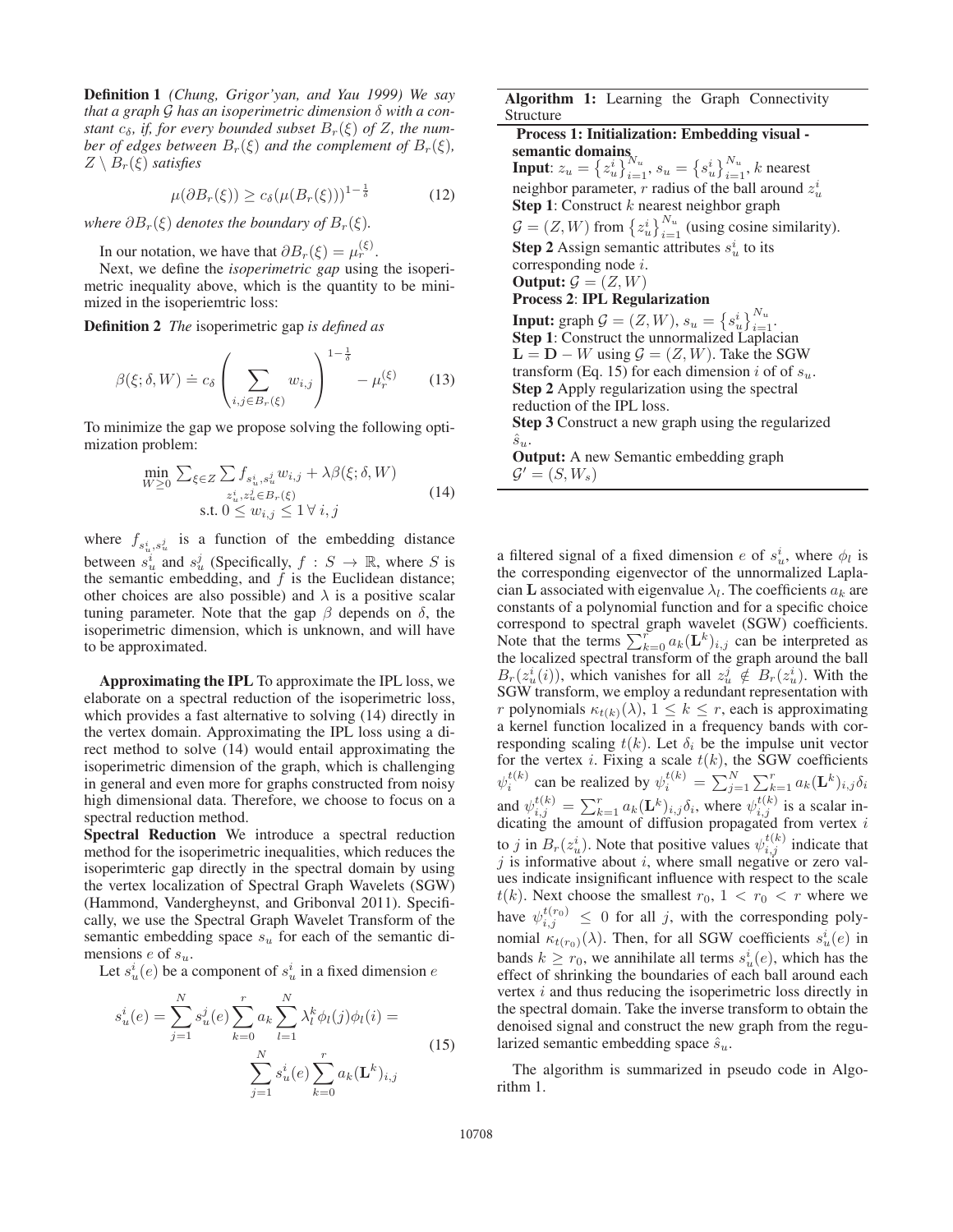Clustering and validation in ZSL We employ a standard procedure for spectral clustering as follows: the input is the graph  $\mathcal{G}' = (S, W_s)$  obtained from applying the IPL algorithm, and the number of clusters,  $n_u$ . Construct the Laplacian matrix  $\mathbf{L}_s$  using  $W_s$  and compute the first  $n_u$  eigenvectors of  $\mathbf{L}_s$ . Letting  $\Phi \in \mathbb{R}^{N_u \times n_u}$  correspond to the first  $n_u$ eigenvectors of **L**<sup>s</sup> stacked in a matrix form, we cluster the vectors  $\Phi_i \in \mathbb{R}^{n_u}, i = 1, ...N_u$  corresponding to the rows of  $\Phi$  into  $n_u$  classes, using the k-means algorithm. Once  $n_u$  clusters are found, we can associate each of them to a different unseen label. While it is not required that the semantic embedding of the unseen labels  $s(y_u)$  correspond to the clusters in the same space, mapped from the visual embeddings, this alignment can be performed *post-hoc*. For the purpose of comparison, however, it is sufficient to perform the assignment by searching over permutations of the unknown labels. Since we have at most 50 unseen labels in our experiments, this is not a bottleneck. More in general, one may consider introducing the alignment as part of the regularization, but this is beyond our scope in this paper.

### Experimental Results

Experimental Settings. In the first set of experiments, we restrict our comparisons to approaches that are fully automated beyond the definition of the visual embedding (best performance is marked in boldface). In addition, we also report the evaluation of the state of the art methods that have access to embeddings of ground-truth semantic attributes.

Using our approach we choose each component of our ZSL pipeline to be the simplest possible one, corresponding to the baseline (Romera-Paredes and Torr 2015). A sanity check is whether our proposed regularization scheme improves over this baseline. Ideally, however, our method would take the baseline beyond the state-of-the-art.

To test this hypothesis, we use the two most common benchmarks for ZSL, AwA and CUB. AwA (Animals with Attributes) consists of 30,745 images of 50 classes of animals and has a source/target split of 40 and 10 classes, respectively. In addition we test on the new released dataset AWA2 which consists of 37,322 images of 50 classes which is an extension of AwA (which will be refereed from now and on AwA1). AwA2 also has source/target of 40 and 10 classes respectively with a number of 7913 unseen testing classes. We used the proposed new splits for AwA1 and AwA2 (Xian, Schiele, and Akata 2018).

The CUB dataset contains 200 different bird classes, with 11,788 images in total. We use the standard split (Changpinyo et al. 2016) with 150 classes for training and 50 disjoint classes for testing (Xian, Schiele, and Akata 2018) which is employed in most automated based methods we compare to, while (Xian, Schiele, and Akata 2018) also suggested a new split for the CUB dataset. Note that the CUB dataset is considered fine-grained, hence more challenging with both of the input features (visual and semantic) being very noisy. We present the evaluations in Tables 1, 3 and 4 using methods which are either representative or competitive for ZSL using automated attributes including (Deutsch et al. 2017; Kodirov et al. 2015; Xian et al. 2016; Frome et al. 2013; Rahman, Khan, and Porikli 2018;

| Method/Data                                 | A wA1 A wA2 |       |
|---------------------------------------------|-------------|-------|
| EZSL (Romera-Paredes and Torr 2015)         | 58.2        | 58.6  |
| SJE (Akata et al. 2015)                     | 65.6        | 61.9  |
| ALE (Akata et al. 2016b)                    | 59.9        | 62.5  |
| LatEm (Xian et al. $2016$ )                 | 50.8        |       |
| <b>DEVISE</b> (Frome et al. 2013)           | 50.4        |       |
| SynC (Changpinyo et al. 2016)               | 58.6        |       |
| CAPD (Rahman, Khan, and Porikli 2018) 64.73 |             |       |
| Kernel ZSL (Zhang and Koniusz 2018)         | 71.0        | 70.51 |
| DEM (Zhang, Xiang, and Gong 2017)           | 68.4        | 67.1  |
| <b>RELATION NET (Sung et al. 2018)</b>      | 68.2        | 64.2  |
| QFSL (Song et al. 2018)                     |             | 79    |
| LisGAN (Li et al. 2019)                     | 70.6        |       |
| GMN (Sariyildiz and Cinbis 2019)            | 82.5        |       |
| <b>MSMR</b> (Deutsch et al. 2017)           | 73.7        | 72    |
| <b>Proposed</b>                             | 76.03       | 73.46 |

Table 1: Mean average precision accuracy (top-1 in  $\%$ ) results using our method compared to the state of the art in ZSL on the AwA1 and AwA2 datasets. Best performance using automated semantic representation is marked in boldface. The evaluation for the state of the art methods which are using human semantic annotation is also presented.

| Method/Data                                       | AwA1AwA2CUB       |                 |  |
|---------------------------------------------------|-------------------|-----------------|--|
| (Kalofolias 2016)                                 |                   | 58.8 55.2 33.45 |  |
| (Egilmez, Pavez, and Ortega 2017b) 66.6 66.7 39.6 |                   |                 |  |
| <b>Proposed</b>                                   | $76.0373.46$ 39.4 |                 |  |

Table 2: Mean average precision accuracy (top-1 in %) results using our method compared to the state of the art graph learning methods on the AwA1, AwA2 and CUB datasets. Best performance using automated semantic representation is marked in boldface.

Changpinyo et al. 2016) as well as ones that used human annotation (Zhang and Koniusz 2018; Song et al. 2018; Zhang, Xiang, and Gong 2017; Sung et al. 2018) for a more general overview.

Implementation details: For all the splits of AwA and CUB datasets, we fix  $k = 15$ ,  $r = 3$ , and  $k = 8$ ,  $r = 3$ for the  $k$  nearest neighbor graph parameter and radius  $r$ of the ball around each point, respectively. The edges  $w_{ij}$ are chosen using the cosine similarity between the visual observations.

Experimental results on the AwA1 and AwA2 datasets using the new proposed splits (Xian, Schiele, and Akata 2018) are shown in Table 1. Note that the new proposed AWA2 data-set is more challenging, as evident from the significant drop in performance compare to AwA for most of the state of the art methods. We also compare to state of the art methods which are employing human attributes (85 dimensional attribute vectors provided for each class in (Lampert, Nickisch, and Harmeling 2009)). A "-" indicates that the performance of the method was not reported in the lit-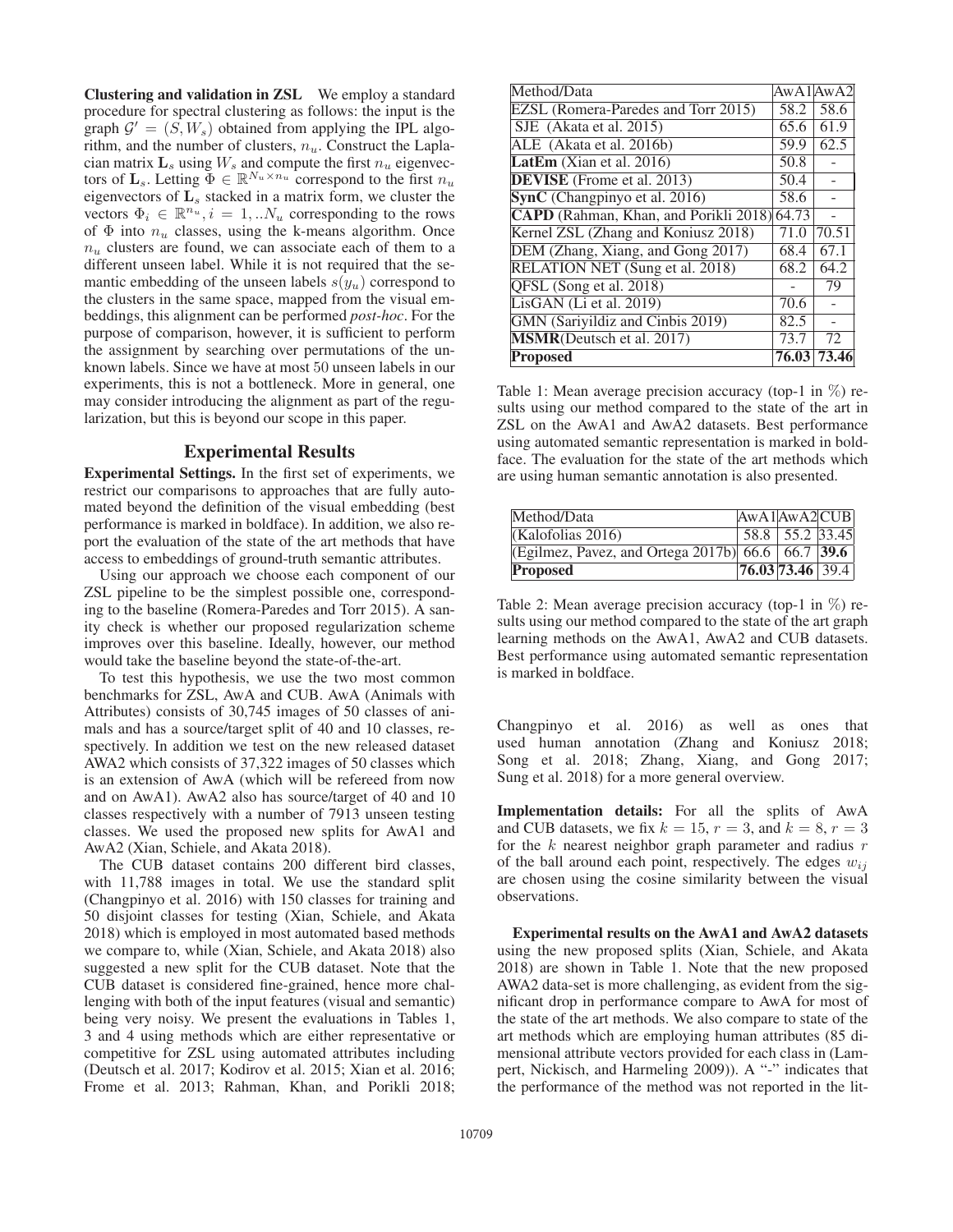

noisy attributes

(b) 2D t-SNE Embedding of the AWA1 regularized attributes using the IPL regularization

Figure 3: An illustration using t-SNE embedding fot the AWA1 dataset comparing (a) noisy 2D embedding of the semantic attributes and (b) 2D embedding of the regularized semantic attributes using the proposed IPL regularization. Nodes with the same color correspond to the same class. The effect of the IPL regularization is clearly observed in (b), such that comparing to (a) the boundary of subsets, most in the same class, is typically shrinking and more compact

erature for the corresponding dataset. Mean average precision of the baseline is 58.6%. We improve it to 76.03% and 73.46% on the AwA1 and AwA2 datasets, respectively, by using our regularizer, taking the baseline past the state of the art, which is 73.7 % and 72% using (Deutsch et al. 2017) on AwA1 and AwA2 respectively, reducing the error by 3.06 percentage points on AwA1. Note that among the most competitive state of the art methods which is also using automated attributes, (Deutsch et al. 2017) is using a much more complex and computationally heavy method. Furthermore, for both AwA1 and AwA2, our method outperforms the state of the art methods which are using human attributes. Fig. 3 shows a comparison between the t-sne embedding of the noisy embedded semantic representation and the regularized semantic representation using IPL.

Experimental results on the CUB dataset is the next benchmark we consider. The baseline achieves a disappointing 23.8% precision on CUB. Surprisingly, our regularizer takes it past the state-of-the-art automatic method (36.9%), to 39.45%, corresponding to an error decrease of over 6.9%. The experimental results comparison on the CUB dataset is shown in Table 3.

Influence of the  $k$  nearest neighbor graph parameter We also provide additional experiments which test the influence of the  $k$  nearest neighbor graph parameter. Changing the  $k$ nearest neighbor graph parameter by 50% for the AWA1, AWA2, and CUB datasets, results in a performance drop of less than 2.6, 8.77, and 2.02%, respectively.

## Comparison to Learning Graph Methods

In addition to direct comparison to ZSL methods, since our approach uses a graph-based smoothing approach, one may wonder whether applying state-of-the-art graph learning methods one might also improve performance of ZSL.

3

We focused on the state-or-the-art graph learning method (Egilmez, Pavez, and Ortega 2017b) and also (Kalofolias 2016) as representative of graph based learning. We use the same method and protocol to arrive at a graph, but replace our approach with (Egilmez, Pavez, and Ortega 2017b) (Kalofolias 2016) for evaluation in AwA1, AwA2, and CUB. This experiment is comparable to the one reported in Table 1. While performance in CUB is comparable, our approach outperforms (Egilmez, Pavez, and Ortega 2017b; Kalofolias 2016) on the AwA benchmarks.

Experimental results on generalized ZSL (GZSL) We also compare our performance in the generalized zero shot learning setting. We follow the standard protocol of the generalized ZSL (GZSL) (Schiele and Akata 2017) settings where the search space at evaluation time includes both the target and the source classes while the evaluation metric use the harmonic mean between while source and test data as the evaluation metrics. Thus, letting  $Acc<sub>s</sub>$ ,  $Acc<sub>t</sub>$  the mean class accuracy achieved for the source and target classes, respectively, the harmonic mean H is given by:

$$
H = \frac{2 * Acc_s * Acc_t}{Acc_s + Acc_t}
$$
 (16)

The settings of the GZSL is more challenging, as can be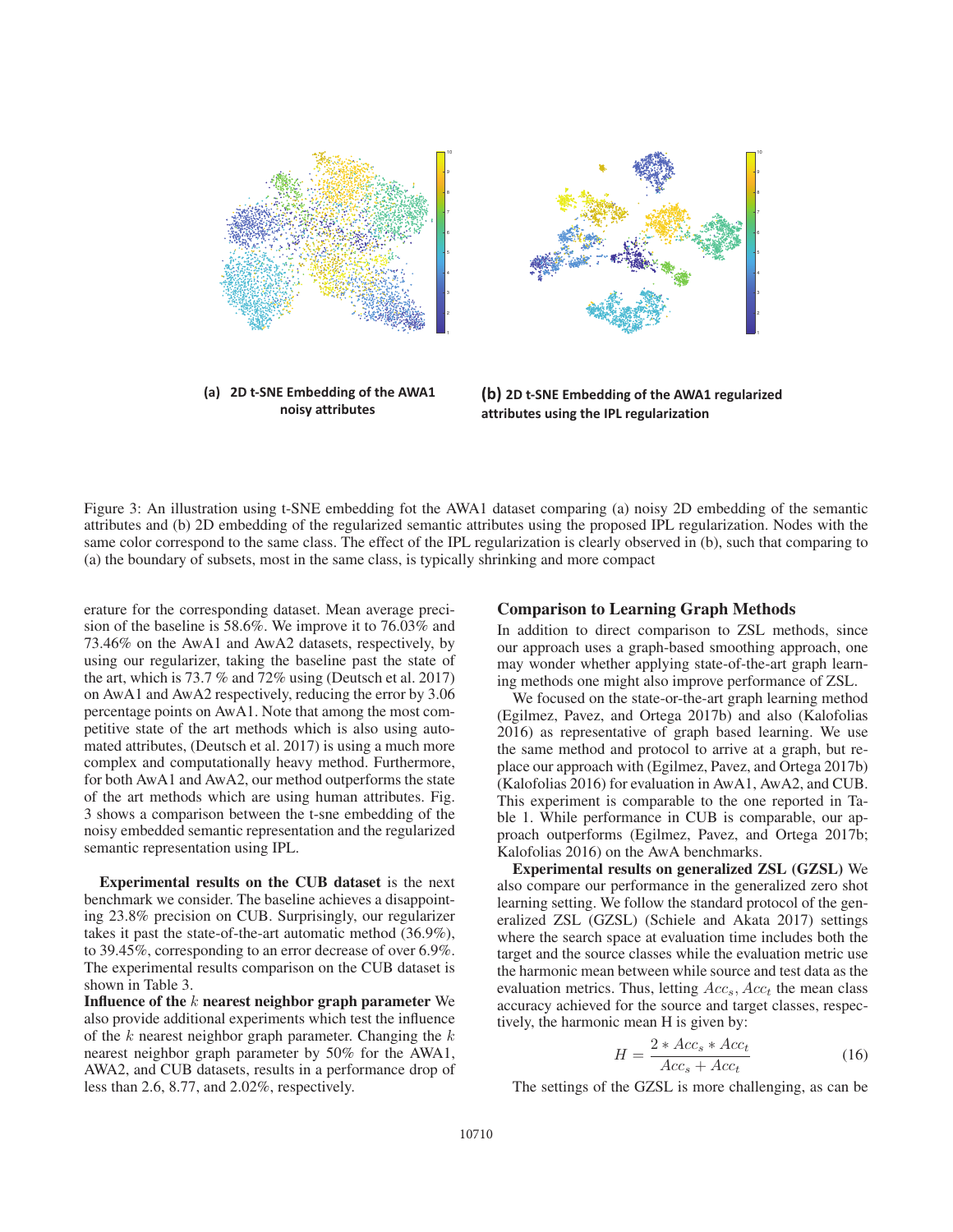| Method/Data                                  | <b>CUB</b> |
|----------------------------------------------|------------|
| <b>EZSL</b> (Romera-Paredes and Torr 2015)   | 23.8       |
| $SJE$ (Akata et al. 2015)                    | 28.4       |
| LatEm (Xian et al. 2016)                     | 33.1       |
| Less Is more (Qiao et al. 2016)              | 29.2       |
| ALE (Akata et al. 2016b)                     | 54.9       |
| Kernel ZSL (Zhang and Koniusz 2018)          | 57.1       |
| DEM (Zhang, Xiang, and Gong 2017)            | 51.7       |
| RELATION NET (Sung et al. 2018)              | 55.6       |
| QFSL (Song et al. 2018)                      | 72.1       |
| LisGAN (Li et al. 2019)                      | 58.8       |
| GMN (Sariyildiz and Cinbis 2019)             |            |
| <b>CAPD</b> (Rahman, Khan, and Porikli 2018) | 32.08      |
| Multi-Cue ZSL (Akata et al. 2016a)           | 32.1       |
| DMaP(Li et al. 2017)                         | 30.34      |
| <b>MSMR</b> (Deutsch et al. 2017)            | 36.9       |
| <b>Proposed</b>                              | 39.45      |

Table 3: Mean average precision accuracy (top-1 in  $\%$ ) results using our method compared to the state of the art methods in zero shot learning on the CUB dataset using Word2Vec or other automated semantic representation. Methods using automated semantic representation are marked in boldface. The evaluation for the state of the art methods which are using human semantic annotation is also presented.

seen in the evaluation comparison (Table 4, for most methods the performance degrades significantly in comparison to the standard ZSL. We compare to the recent automated methods tested in the GZSL settings on the AwA1, AwA2 and CUB datasets (those which are available on GZSL and can scale to generalized ZSL settings). The experimental results summarized in Table 4 show not only improvement over method using automatic attributes (error decrease of over 9.8% and 44% for the AWA1 and CUB datasets), but is also outperforming many of the recent state of the art methods which are using human annotation.

Computational complexity: The IPL with spectral reduction has a computational cost of  $O(N_u K \log(N_u))$ , which includes fast computation of the  $k$  nearest neighbor graph using  $k - d$  tree, the SGW transform which is  $O(N_u)$  for each dimension of the manifold for sparse graphs (Hammond, Vandergheynst, and Gribonval 2011), thus total complexity of  $O(N_u K \log(N_u))$  for  $N_u$  samples in K dimensional space. Limitations includes processing very large graphs which consists more than millions of points. The execution time of our code implementation using Intel Core i7 7700 Quad-Core 3.6GHz with 64B Memory on the AWA1 dataset with 5685 points using  $k = 10$  nearest neighbor graph takes  $\approx$  21.9 seconds for the initialization of the visual-semantic embedding space, and  $\approx$  44.8 seconds for our IPL regularization.

| Method/Data                                 | AwA1AwA2CUB |      |      |
|---------------------------------------------|-------------|------|------|
| EZSL (Romera-Paredes and Torr 2015)         | 12.1        | 11.0 | 21.0 |
| SJE (Akata et al. 2015)                     | 19.6        | 14.4 | 33.6 |
| LatEm (Xian et al. $2016$ )                 | 13.3        | 20.0 | 24.0 |
| ALE (Akata et al. 2016b)                    | 27.5        | 23.9 | 34.4 |
| DEVISE (Frome et al. 2013)                  | 22.4        | 27.8 | 32.8 |
| SynC (Changpinyo et al. 2016)               | 16.2        | 18.0 | 19.8 |
| $DMaP$ (Li et al. 2017)                     | 6.44        |      | 2.07 |
| CAPD (Rahman, Khan, and Porikli 2018) 43.70 |             |      | 31.6 |
| Kernel ZSL (Zhang and Koniusz 2018)         | 29.8        | 30.8 | 35.1 |
| DEM (Zhang, Xiang, and Gong 2017)           | 47.3        | 45.1 | 13.6 |
| RELATION NET (Sung et al. 2018)             | 46.7        | 45.3 | 47.0 |
| $LisGAN$ (Li et al. 2019)                   | 62.3        |      | 51.6 |
| GMN (Sarivildiz and Cinbis 2019)            | 74.8        |      | 65.0 |
| QFSL (Song et al. 2018)                     |             | 77.4 | 73.2 |
| <b>Proposed</b>                             | 48.0        | 49.2 | 45.6 |

Table 4: Comparison results in generalized ZSL on the AwA1, AwA2, and CUB data-sets. The harmonic mean is measured using the Mean average precision top-1% accuracy using the unseen and seen classes. Methods using automated semantic representation are marked in boldface.

# **Discussion**

We have introduced the use of isoperimetric inequalities, known for centuries, into clustering in general, and zero-shot learning in particular. We use the isoperimetric loss to indirectly regularize a learned map from visual representations of data to their semantic embedding. Regularization is done by representing the domain of the map as a graph, the map as a graph signal, and regularizing the graph, obtaining another "denoised" graph where clustering is performed to reveal the unseen labels, once cluster-to-label association is performed. This regularization appears to be so effective as to take the simplest possible ZSL approach, where all maps are assumed linear, and improve it to beyond the current stateof-the-art for fully automatic ZSL approaches. Typical failure modes of our regularization and clustering algorithms are when the compactness values of the geodesic flows lie within a very wide range of different intervals corresponding to the bounded sets of the different input classes, which will result in incorrect estimation and detection of the geodesic flows and therefore ineffective regularization.

Since our model is general, it could be used in conjunction with more sophisticated ZSL components, including those where the various maps are not linear, and learned jointly with regularization.

## Acknowledgments

Research supported by ONR N00014-19-1-2229, N00014- 19-1-2066, NSF grant DMS-1737770 and DARPA grant FA8750-18-2-0066.

## References

Akata, Z.; Perronnin, F.; Harchaoui, Z.; and Schmid, C. 2013. Label-embedding for attribute-based classification. In *Conference on Computer Vision and Pattern Recognition (CVPR)*.